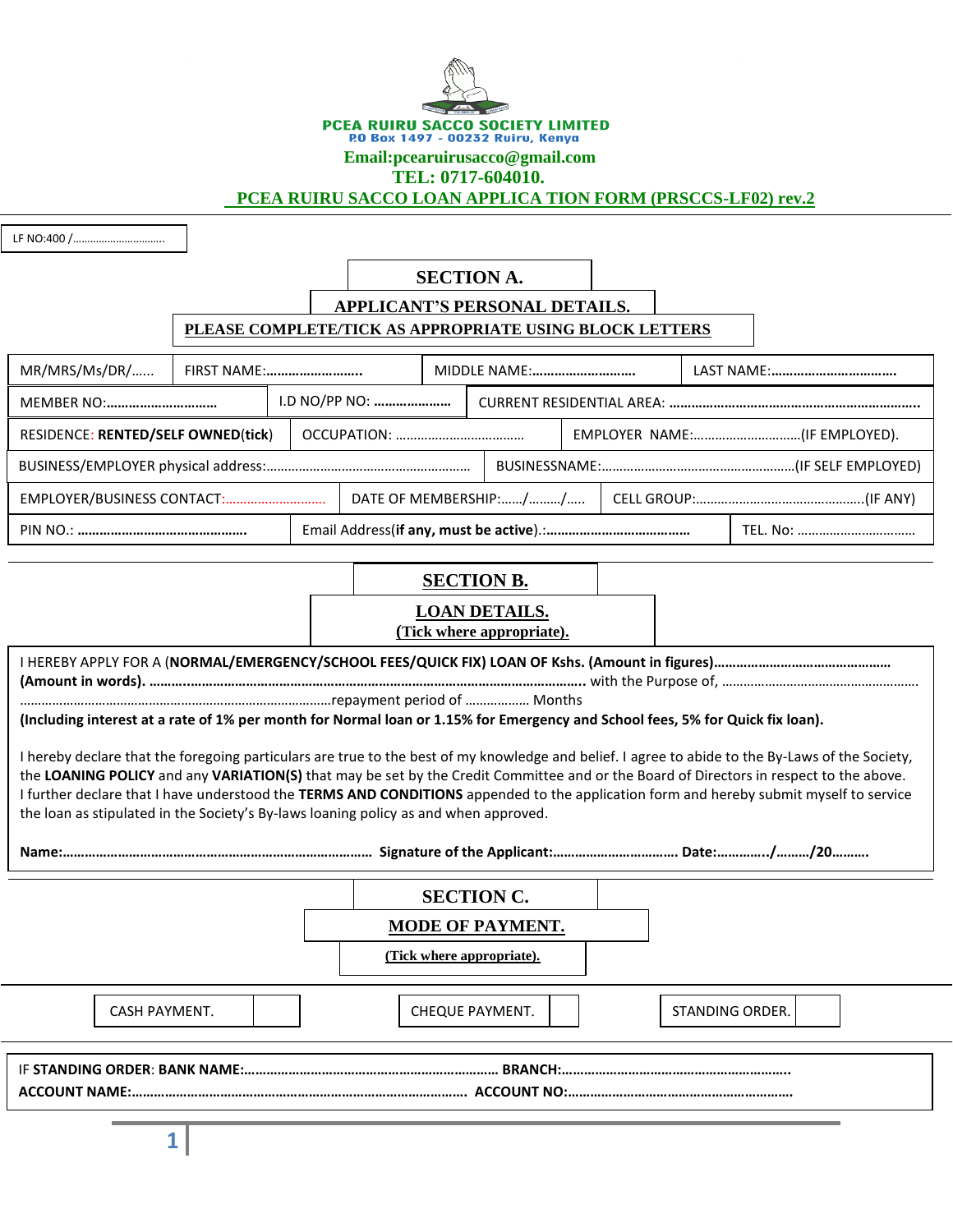

#### **Email:pcearuirusacco@gmail.com**

**TEL: 0717-604010.**

 **PCEA RUIRU SACCO LOAN APPLICA TION FORM (PRSCCS-LF02) rev.2**

# **SECTION D.**

**GUARANTOR/(S) DECLARATION.**

In consideration of guaranteeing the applicant in (**SECTION A**) with regard to the amount applied for in **SECTION B** or any lesser amount that may be approved. The undersigned listed below herewith accept jointly and severally the liabilities for repayment in case of the applicants' default. **I/We** understand that the amount in default may be recovered as an offset against **my/our** deposits in the Society or by attachment of property or salary and that **I/we** shall not be eligible for loans unless the amount in default has been cleared in full.

#### **GUARANTORS . (AFFIRMATION TO GUARANTOR DECLARATION ABOVE).**

| NB: ALL FIELDS ARE MANDATORY AND SHOULD BE FILLED CORRECTLY FOR THE FORM TO BE CONSIRDED COMPLETE. |                   |            |       |                              |                     |
|----------------------------------------------------------------------------------------------------|-------------------|------------|-------|------------------------------|---------------------|
| Name:                                                                                              | <b>Member No:</b> | Signature: | Date: | <b>Current Telephone No:</b> | I.D NO/PASSPORT NO. |
|                                                                                                    |                   |            |       |                              |                     |
|                                                                                                    |                   |            |       |                              |                     |
|                                                                                                    |                   |            |       |                              |                     |
|                                                                                                    |                   |            |       |                              |                     |
|                                                                                                    |                   |            |       |                              |                     |
|                                                                                                    |                   |            |       |                              |                     |
|                                                                                                    |                   |            |       |                              |                     |
|                                                                                                    |                   |            |       |                              |                     |
|                                                                                                    |                   |            |       |                              |                     |
|                                                                                                    |                   |            |       |                              |                     |
|                                                                                                    |                   |            |       |                              |                     |
|                                                                                                    |                   |            |       |                              |                     |
|                                                                                                    |                   |            |       |                              |                     |
|                                                                                                    |                   |            |       |                              |                     |
|                                                                                                    |                   |            |       |                              |                     |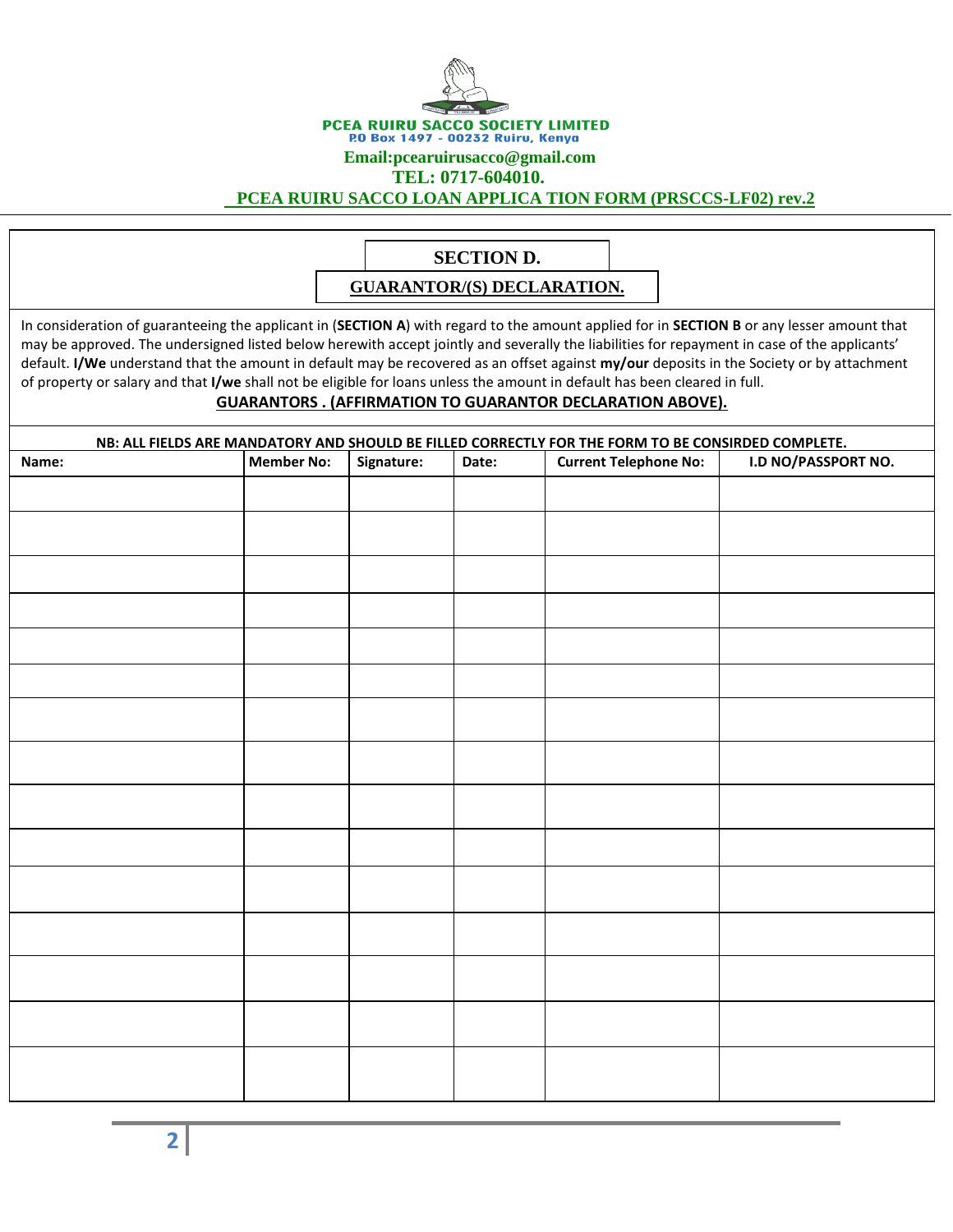

#### **Email:pcearuirusacco@gmail.com**

**TEL: 0717-604010.**

 **PCEA RUIRU SACCO LOAN APPLICA TION FORM (PRSCCS-LF02) rev.2**

|                                                                                                                                                                                                                                                                                                                                                                                                              | <b>SECTION E.</b>                                                                     |  |  |  |  |  |
|--------------------------------------------------------------------------------------------------------------------------------------------------------------------------------------------------------------------------------------------------------------------------------------------------------------------------------------------------------------------------------------------------------------|---------------------------------------------------------------------------------------|--|--|--|--|--|
|                                                                                                                                                                                                                                                                                                                                                                                                              | <b>RECEIVERS DECLARATION.</b><br>(OFFICIAL USE ONLY).                                 |  |  |  |  |  |
| This is to certify that the above information is complete and that this application can be considered for further processing.<br>Date //20                                                                                                                                                                                                                                                                   |                                                                                       |  |  |  |  |  |
|                                                                                                                                                                                                                                                                                                                                                                                                              | <b>SECTION F.</b>                                                                     |  |  |  |  |  |
|                                                                                                                                                                                                                                                                                                                                                                                                              | <b>TREASURERS AUTHORITY.</b><br>(OFFICIAL USE ONLY).<br>(Tick where appropriate).     |  |  |  |  |  |
| I Hereby CERTIFY/REJECT the applicant in is an active member of the SACCO as at the undersigned date as per the SACCO's records.<br>Additionally I CONFIRM/REJECT (that) the attached appraisal note as it is COMPLETE/INCOMPLETE and ACCURATE/INACCURATE. I further<br>CERTIFY/REJECT that the guarantor(s) satisfy(s) the minimum threshold of guarantorship as stated in the SACCO's by Laws Loan Policy. |                                                                                       |  |  |  |  |  |
|                                                                                                                                                                                                                                                                                                                                                                                                              |                                                                                       |  |  |  |  |  |
|                                                                                                                                                                                                                                                                                                                                                                                                              |                                                                                       |  |  |  |  |  |
|                                                                                                                                                                                                                                                                                                                                                                                                              | <b>SECTION G.</b>                                                                     |  |  |  |  |  |
|                                                                                                                                                                                                                                                                                                                                                                                                              | <b>CREDIT COMMITTEE APPROVAL.</b><br>(OFFICIAL USE ONLY).<br>(Tick where appropriate) |  |  |  |  |  |
| I have examined this loan application as well as the attached appraisal note and hereby APPROVE/REJECT, the Loan of Kshs                                                                                                                                                                                                                                                                                     |                                                                                       |  |  |  |  |  |
| IF REJECTED FULL REASON:                                                                                                                                                                                                                                                                                                                                                                                     |                                                                                       |  |  |  |  |  |
|                                                                                                                                                                                                                                                                                                                                                                                                              |                                                                                       |  |  |  |  |  |
| I have examined this loan application as well as the attached appraisal note and hereby APPROVE/REJECT, the Loan of Kshs<br>IF REJECTED FULL REASON:                                                                                                                                                                                                                                                         |                                                                                       |  |  |  |  |  |
|                                                                                                                                                                                                                                                                                                                                                                                                              |                                                                                       |  |  |  |  |  |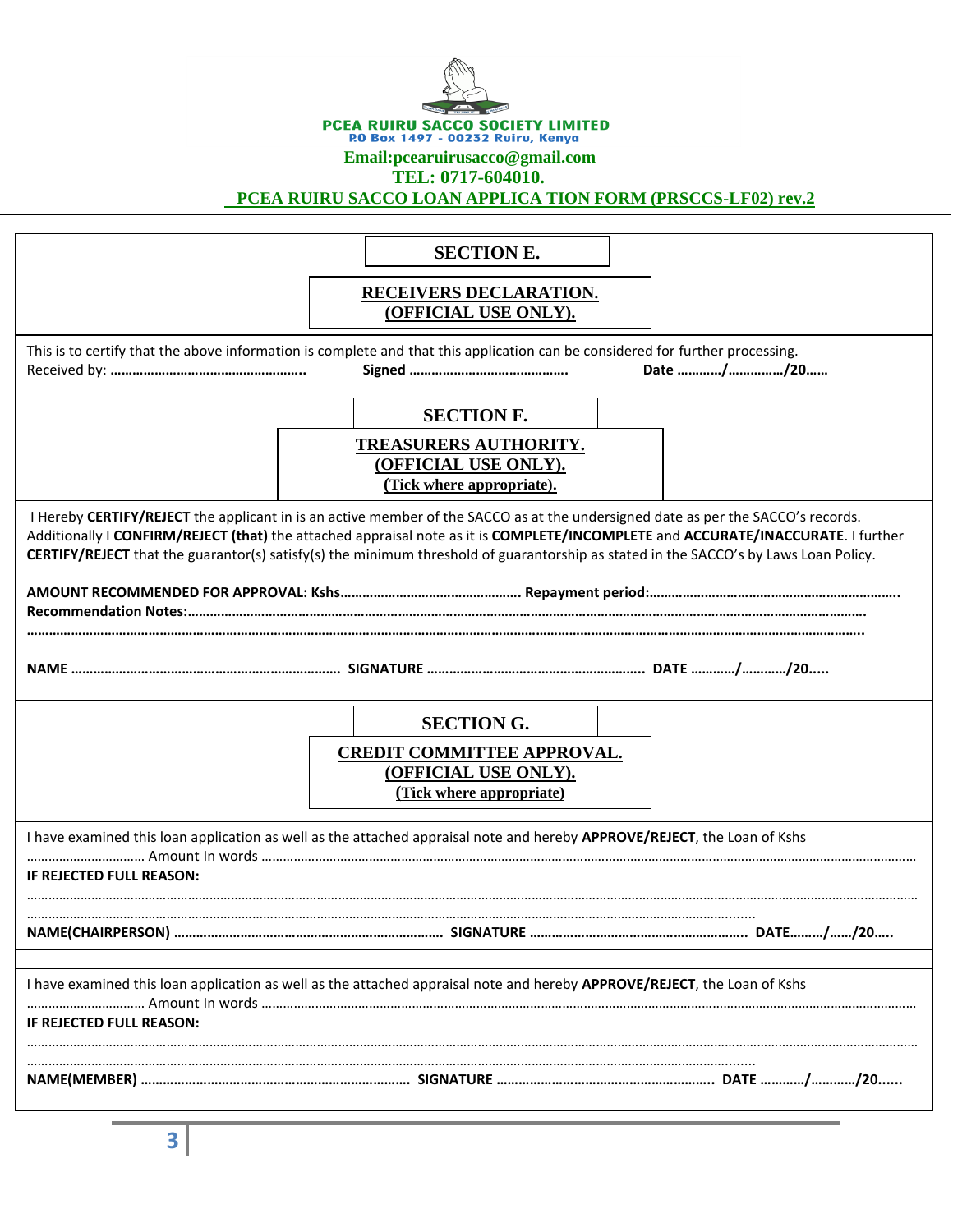| PCEA RUIRU SACCO SOCIETY LIMITED                                      |                                                                                                                                                                   |  |  |  |  |  |
|-----------------------------------------------------------------------|-------------------------------------------------------------------------------------------------------------------------------------------------------------------|--|--|--|--|--|
| P.O Box 1497 - 00232 Ruiru, Kenya<br>Email: pcearuirus acco@gmail.com |                                                                                                                                                                   |  |  |  |  |  |
|                                                                       | TEL: 0717-604010.<br>PCEA RUIRU SACCO LOAN APPLICA TION FORM (PRSCCS-LF02) rev.2                                                                                  |  |  |  |  |  |
|                                                                       |                                                                                                                                                                   |  |  |  |  |  |
|                                                                       | <b>SECTION G.(Continued)</b>                                                                                                                                      |  |  |  |  |  |
|                                                                       | <b>CREDIT COMMITTEE APPROVAL.</b>                                                                                                                                 |  |  |  |  |  |
|                                                                       | (OFFICIAL USE ONLY).                                                                                                                                              |  |  |  |  |  |
|                                                                       | (Tick where appropriate)                                                                                                                                          |  |  |  |  |  |
|                                                                       | I have examined this loan application as well as the attached appraisal note and hereby APPROVE/REJECT, the Loan of Kshs                                          |  |  |  |  |  |
| <b>IF REJECTED FULL REASON:</b>                                       |                                                                                                                                                                   |  |  |  |  |  |
|                                                                       |                                                                                                                                                                   |  |  |  |  |  |
|                                                                       | NAME(MEMBER) ……………………………………………………………… SIGNATURE ………………………………………………… DATE …………/…………/20…                                                                            |  |  |  |  |  |
|                                                                       | <b>SECTION H</b>                                                                                                                                                  |  |  |  |  |  |
|                                                                       | <b>BOARD OF DIRECTORS VARIATION/ APPROVAL.</b>                                                                                                                    |  |  |  |  |  |
|                                                                       | (OFFICIAL USE ONLY).<br>(Tick where appropriate)                                                                                                                  |  |  |  |  |  |
|                                                                       |                                                                                                                                                                   |  |  |  |  |  |
|                                                                       | <b>SPECIAL VARIATION</b><br>The Board of Directors having taken into consideration the special circumstances prevailing against the applicant and credence of the |  |  |  |  |  |
|                                                                       | evidence produced by the applicant in justifying this special variation. The Board has APPROVED/REJECTED to a variation of the current loan                       |  |  |  |  |  |
|                                                                       |                                                                                                                                                                   |  |  |  |  |  |
| IF REJECTED FULL REASON:                                              |                                                                                                                                                                   |  |  |  |  |  |
|                                                                       |                                                                                                                                                                   |  |  |  |  |  |
|                                                                       |                                                                                                                                                                   |  |  |  |  |  |
|                                                                       |                                                                                                                                                                   |  |  |  |  |  |
|                                                                       | As a result of a unanimous decision by the Board of Directors of the SACCO, and on behalf of the Board of Directors I the undersigned hereby                      |  |  |  |  |  |
|                                                                       |                                                                                                                                                                   |  |  |  |  |  |
| IF REJECTED FULL REASON:                                              |                                                                                                                                                                   |  |  |  |  |  |
|                                                                       |                                                                                                                                                                   |  |  |  |  |  |
|                                                                       |                                                                                                                                                                   |  |  |  |  |  |
|                                                                       |                                                                                                                                                                   |  |  |  |  |  |
| Signature: CHAIRMAN<br>                                               | Date //20                                                                                                                                                         |  |  |  |  |  |
|                                                                       |                                                                                                                                                                   |  |  |  |  |  |
|                                                                       |                                                                                                                                                                   |  |  |  |  |  |
|                                                                       |                                                                                                                                                                   |  |  |  |  |  |

**4**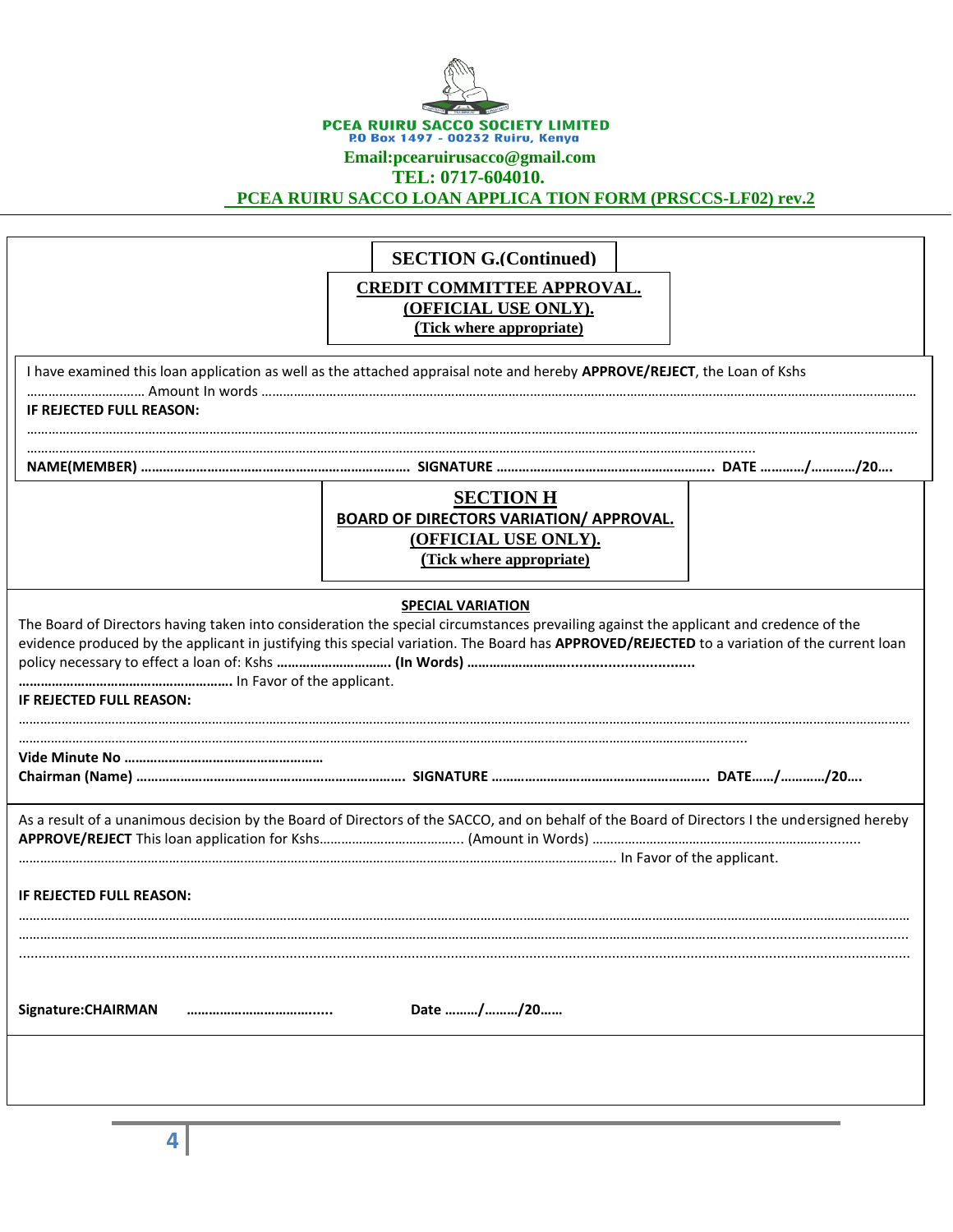PCEA RUIRU SACCO SOCIETY LIMITED P.0 Box 1497 - 00232 Ruiru, Kenya

 **Email:pcearuirusacco@gmail.com** 

**TEL: 0717-604010.**

 **PCEA RUIRU SACCO LOAN APPLICA TION FORM (PRSCCS-LF02) rev.2**

#### **DEFINITIONS**

- 1. "The SACCO" or "SACCO" means PCEA RUIRU SACCO LTD, and its successors' and assigns.
- 2. "The Applicant" means the borrower and their personal representatives, i.e. guarantors.
- 3. "Application" Means the borrowers application for a loan and attached to these part of the agreement.
- 4. "Conditions" Means these conditions.
- 5. "Repayment Date" Means the day corresponding to the date of first disbursement of the loan or any part of the loan in each calendar month.
- 6. "Agreement" means the borrower's application when duly approved by the Board of Directors.
- 7. "Loan" Means the Aggregate of the approved loan amount and the applicable deductions thereof.
- 8. "Approved" Means the acceptance by the Board of Directors of the loan applied or the lesser sum as it may in its (Board of Directors) sole discretion agree to advance to the borrower, including any terms of such approval as to the costs and the applicable interest rate on the loan approved or otherwise approval shall have the corresponding meaning.
- 9. "Insurer" means the company contracted to insure loans against death and disability of the applicant.
- 10. "Defaulter" means that the applicant has not serviced his/her loan to the threshold stipulated in the repayment terms within **thirty (30) days from the disbursement date of the loan or last payment received , whichever occurs first**.

#### **TERMS AND CONDITIONS/LOAN POLICY.**

- 1. The applicant must complete the loan application form in full and any incomplete form will be rejected for any consideration.
- 2. Applicant must have been a contributor for a minimum of **six (6) months**.
- 3. Guarantors to any loan application must be **ACTIVE** members of the SACCO for **NOT LESS THAN three (3) Months** and shall guarantee up to a maximum of **three (3)** applicants with or without a loan.
- 4. The loan granted shall not exceed **three (3) times of** the applicant's deposits and is repayable within a period not exceeding **thirty six months (36)** for normal loan and **twelve (12) months** for emergency loan and school fees, **four(4) months for** quick fix loan.
- 5. The guarantors must be ready to assist the society to make sure that the applicant repays the disbursed loan amount **(inclusive of accrued interest)** within the specified repayment period.
- 6. The amount guaranteed together with that of the applicant's at a minimum must be equivalent or in excess of the loan applied for.
- 7. Upon being disbursed, any failures to repay the loan as is approved in the application within 30 days will attract a fine of **Kshs. 200.00 per month** and the applicant will be considered a defaulter if the loan is not serviced to the threshold stipulated in the repayment terms within (**30) thirty days**.
- 8. The SACCO may at its own discretion if and when required, use legal services towards the recovery of the total outstanding loan amount (inclusive of accrued interest and fines) from a defaulter.
- 9. The loan applicant can pay the insurance premium levied on the approved loan in cash or be deducted from the approved loan amount depending on the prevailing going rates offered by the insurer.
- 10. Clearing of a loan before the expected date of the final repayment installment is due will attract an interest of 2% on the current outstanding balance.
- 11. Any Emergency loan should be accompanied with documentary evidence.
- 12. Any cancellation of an application that has been officially received and processed will be charged the processing fee for the applied loan amount which will be deducted from the applicant's deposits or paid in cash by the applicant.
- **13.** Processing fee for all loans is charged at **Kshs.300.00 or 0.002%** on loan granted whichever is higher.
- 14. To apply for a Top up loan an applicant should have serviced the outstanding loan without default for at least six (6) Months.
- 15. Any Top up loan is charged at 5% on outstanding loan balance.
- 16. Interest charged is based on the type of loan applied.
- 17. This application form should be returned with a copy of National I.D.
- 18. Kindly ensure that the form is stamped upon receipt by the receiver.
- 19. Loan application form is free
- 20. This loan application is subject to a credit analysis whereby the applicants' credit information/history will be sourced from **CREDIT REFERENCE BUREAU or any other credible credit history source**.
- 21. In case of default in repayment of the loan granted, as it is stipulated in the Sacco Loaning policy and (or) Sacco's by-laws the applicants credit information will be submitted to the **CREDIT REFERENCE BUREAU** with due notice to the applicant prior to submission of the same.